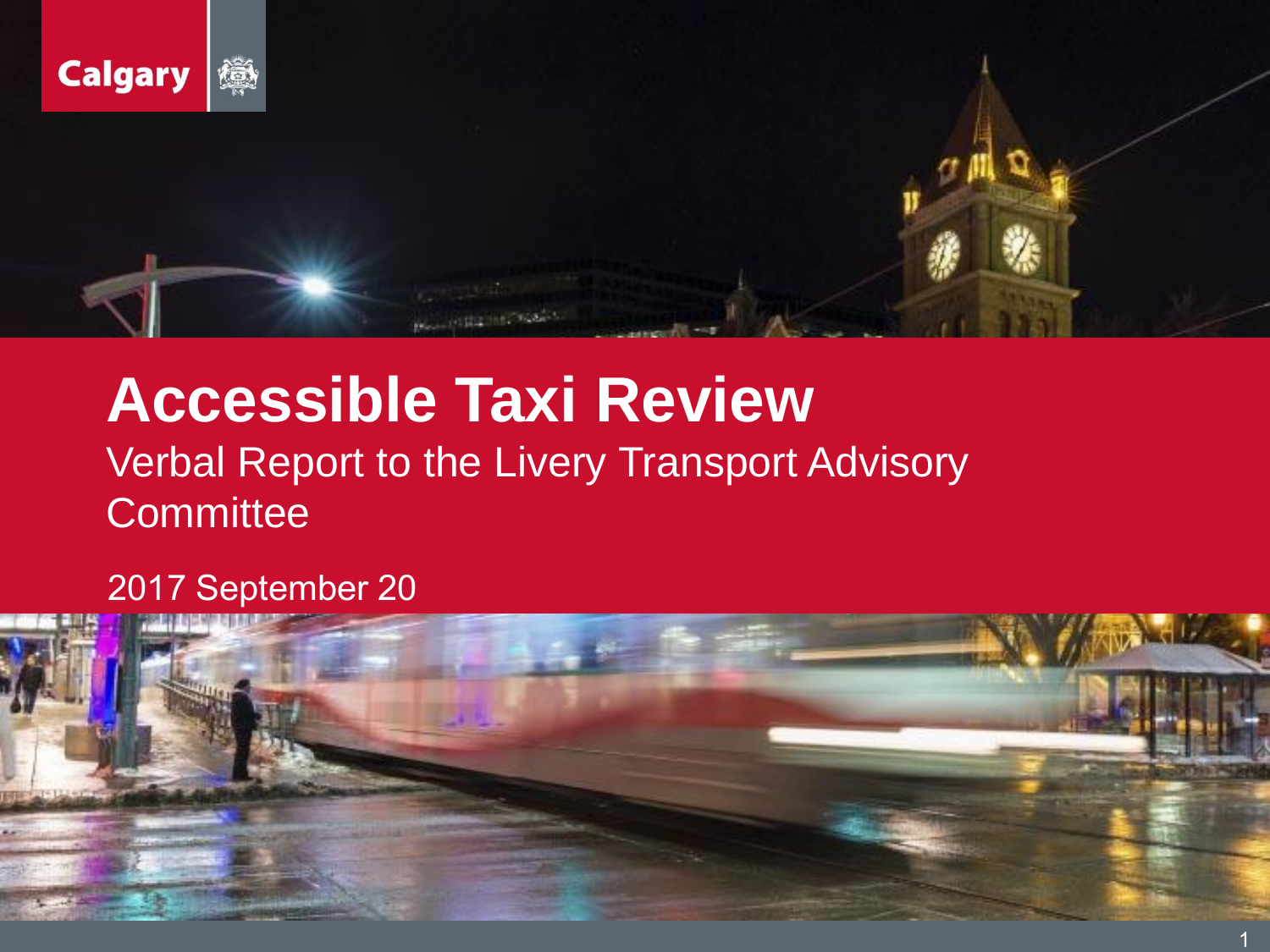

### **Purpose of this Report**

In response to Council direction to conduct a

scoping review of the accessible taxi industry:

- Provide LTAC with an update on work to date
- II. Review a spectrum of options that have been identified as a means of providing accessible taxi service in Calgary
- III. Discuss next steps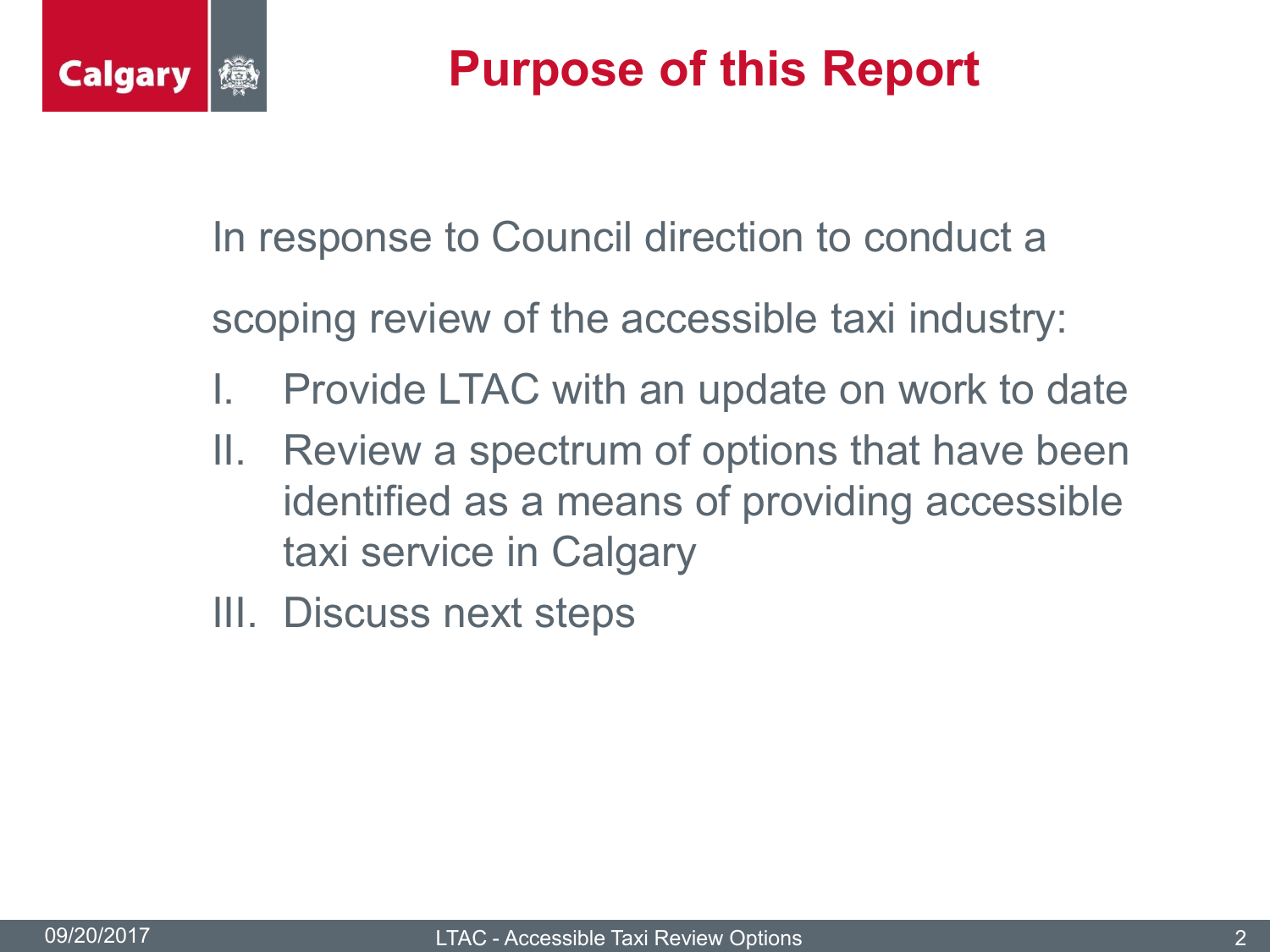

- I. Calgary Transit Access (CTA) & Livery Transport Services (LTS) collaboration on developing spectrum of options
- II. Engagement with Advisory Committee on **Accessibility**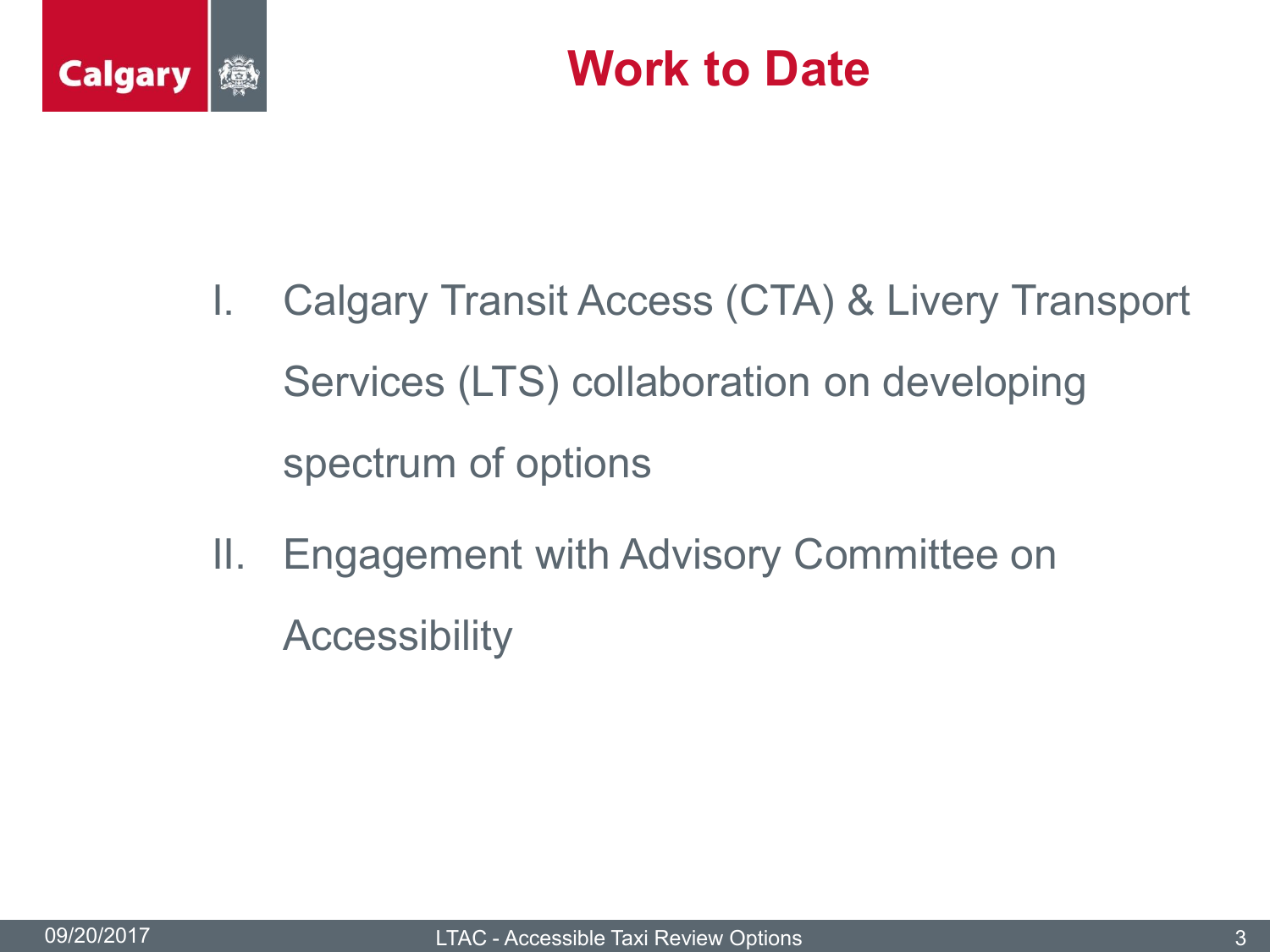

## **Goals of Accessible Taxi Review**

The spectrum of options have been evaluated based on their alignment to the goals of the Accessible Taxi Review:

- 1. Increase customer service levels for accessible taxi users
- 2. Reduce the financial burden for ATPL holders and drivers
- 3. Respond to the evolving livery industry, ensuring that TNC operations do not erode accessible taxi service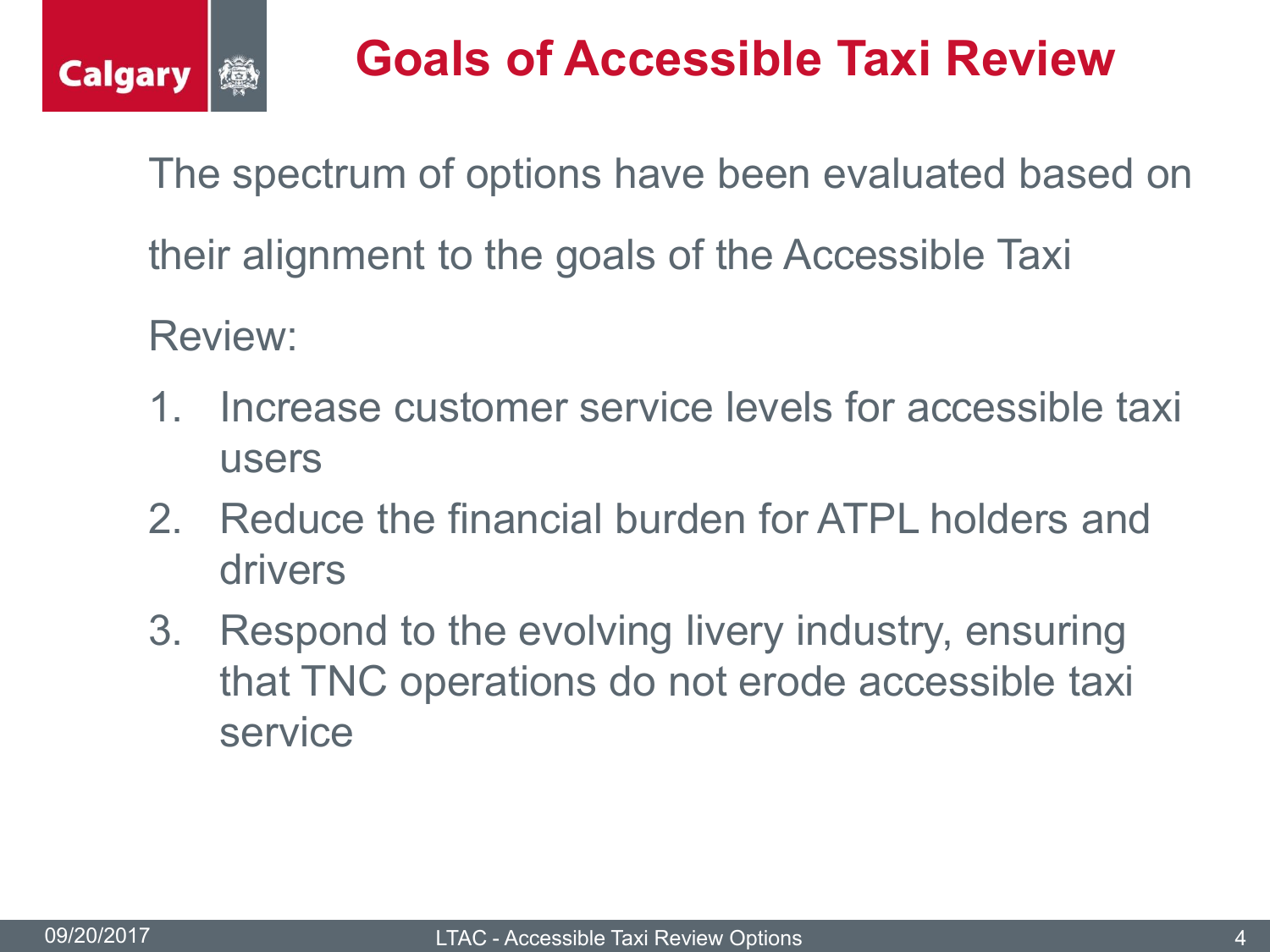### **Spectrum of Options**

#### Cost to The City to Implement



變

**Calgary**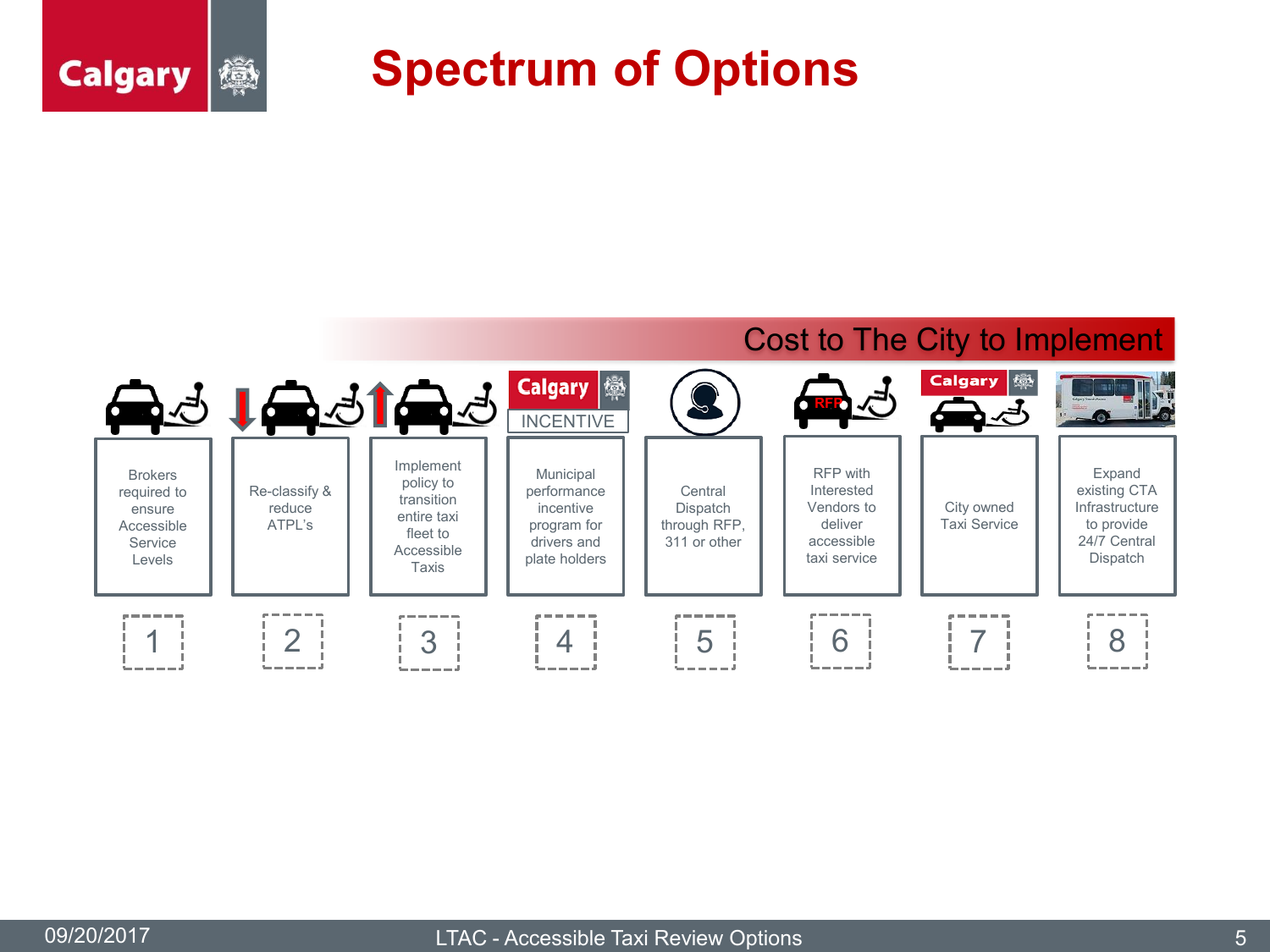

## **1. Brokers Required to Ensure Accessible Service Levels**

Rationale: Brokers would ensure that accessible plate holders and drivers affiliated with their businesses are meeting the required service standards. Brokers could incentivize this service through a partial refund on the stand rate (approximate \$6000 savings/year).

Cost to The City to Implement: Low (incentives provided by industry, to industry).

| Goal 1- <sup>1</sup> Customer                | Goal $2 - \sqrt{3}$ Financial              | <b>Goal 3 – Respond to TNC</b> |
|----------------------------------------------|--------------------------------------------|--------------------------------|
| <b>Service</b>                               | <b>Burden on Drivers</b>                   | <b>Operations</b>              |
| Yes, if incentive based on<br>service levels | Yes, if incentive is substantial<br>enough | Yes, if goal 2 is achieved     |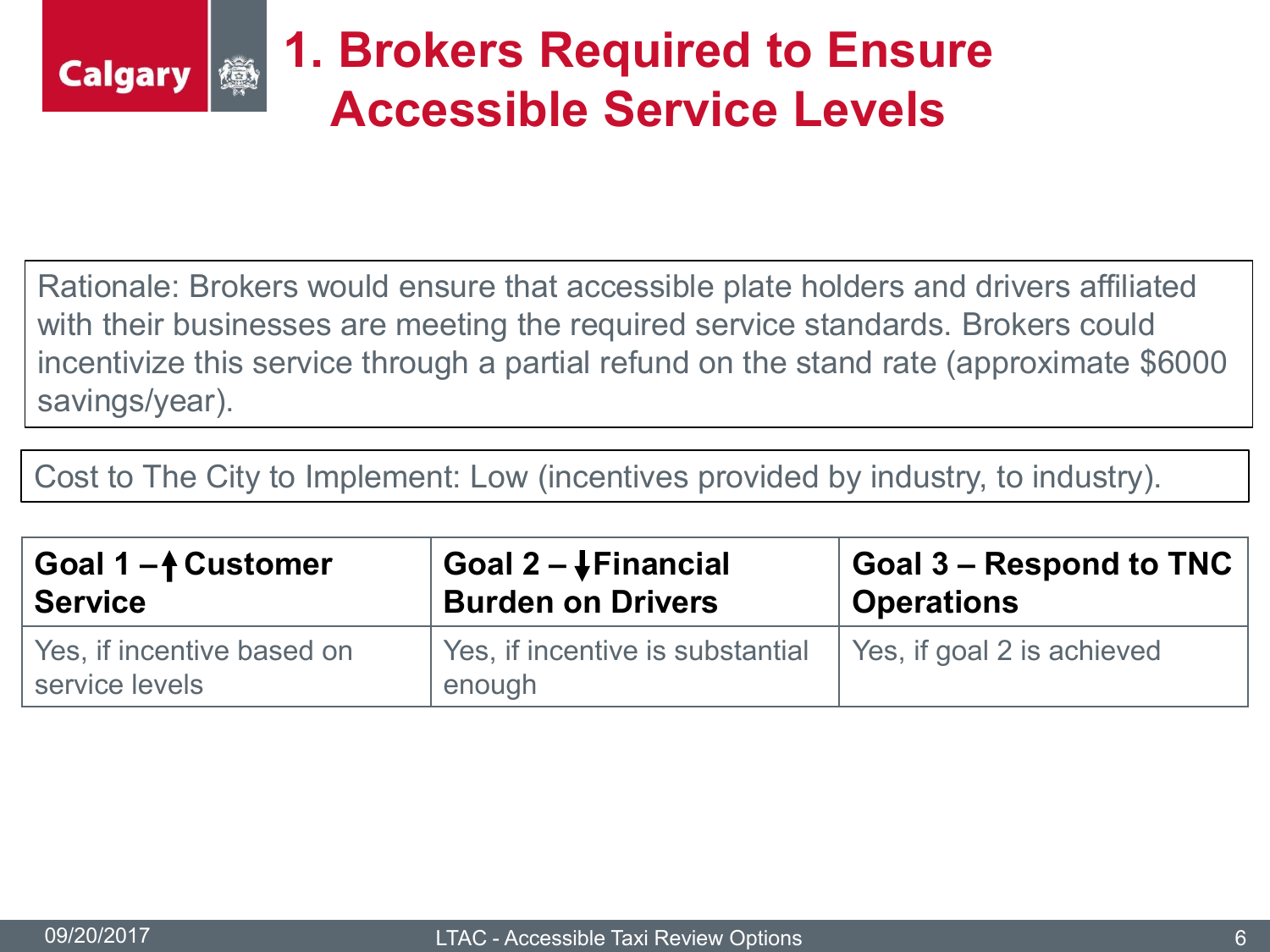### **2. Re-Classify and/or Reduce ATPLs**

Rationale: ATPL holders and drivers have indicated they are challenged to make a reasonable living compared to a regular TPL given the retrofit and higher operating costs associated with accessible vehicles. Accordingly, it has been suggested that the existing 189 ATPL fleet may be too large.

Cost to The City to Implement: Low

| Goal 1- <sup>†</sup> Customer | Goal $2 - \downarrow$ Financial                    | Goal 3 – Respond to TNC |
|-------------------------------|----------------------------------------------------|-------------------------|
| Service                       | <b>Burden on Drivers</b>                           | <b>Operations</b>       |
| No (unlikely)                 | Yes (to the few ATPL holders<br>who switch to TPL) | <b>No</b>               |

**Calgary** 

ĵĝ.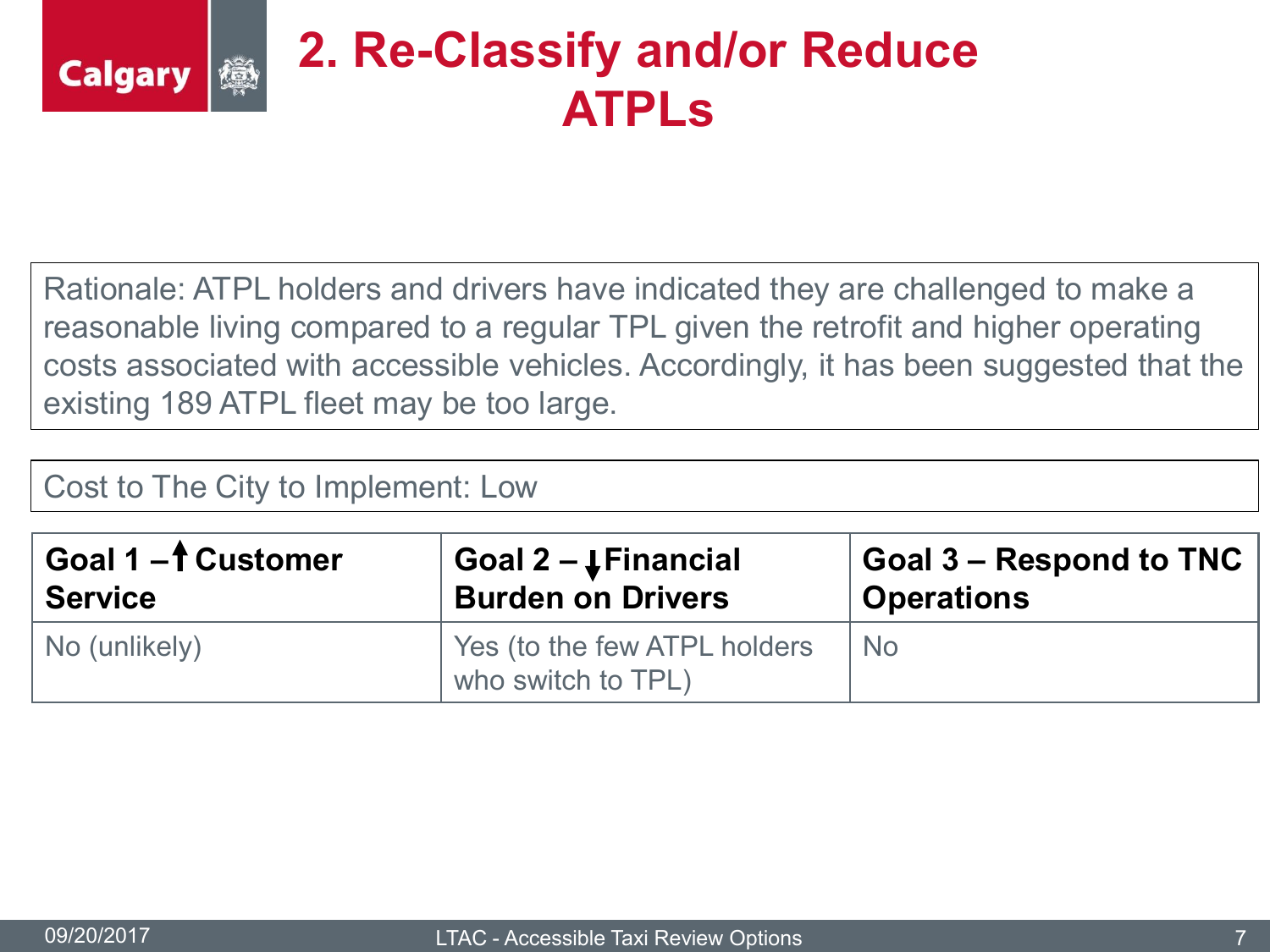

Rationale: Ensures all customers have equal access to all taxis. The expectation would be that existing regular taxi vehicles nearing the end of their lifecycle would be replaced with accessible vehicles.

### Cost to The City to Implement: Low

| Goal $1 - 4$ Customer | Goal 2 $-\sqrt{}$ Financial | $\mid$ Goal 3 – Respond to TNC $\mid$ |
|-----------------------|-----------------------------|---------------------------------------|
| <b>Service</b>        | <b>Burden on Drivers</b>    | <b>Operations</b>                     |
| Yes                   | No.                         | <b>No</b>                             |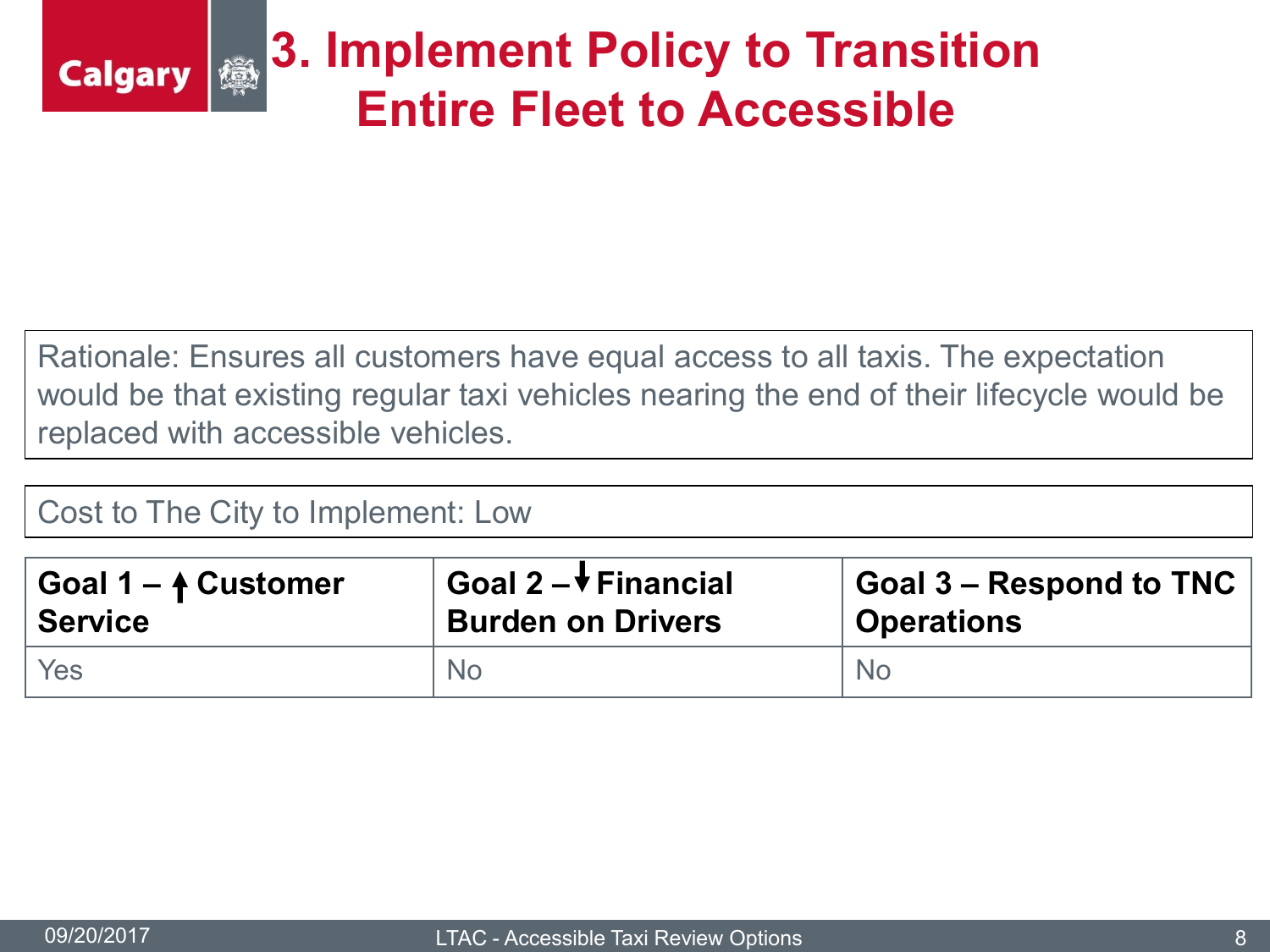

### **4. Performance Incentives for Drivers and Plate Holders**

Rationale: Providing drivers and plate holders with annual financial incentives tied to meeting an acceptable number of accessible trips could improve customer service.

Cost to The City to Implement: Medium

| Goal $1 - 4$ Customer                           | Goal 2 – ↓ Financial                       | $\mid$ Goal 3 – Respond to TNC $\mid$ |
|-------------------------------------------------|--------------------------------------------|---------------------------------------|
| <b>Service</b>                                  | <b>Burden on Drivers</b>                   | <b>Operations</b>                     |
| Yes, if incentive is based on<br>service levels | Yes, if incentive is substantial<br>enough | Yes, if Goal 2 is achieved            |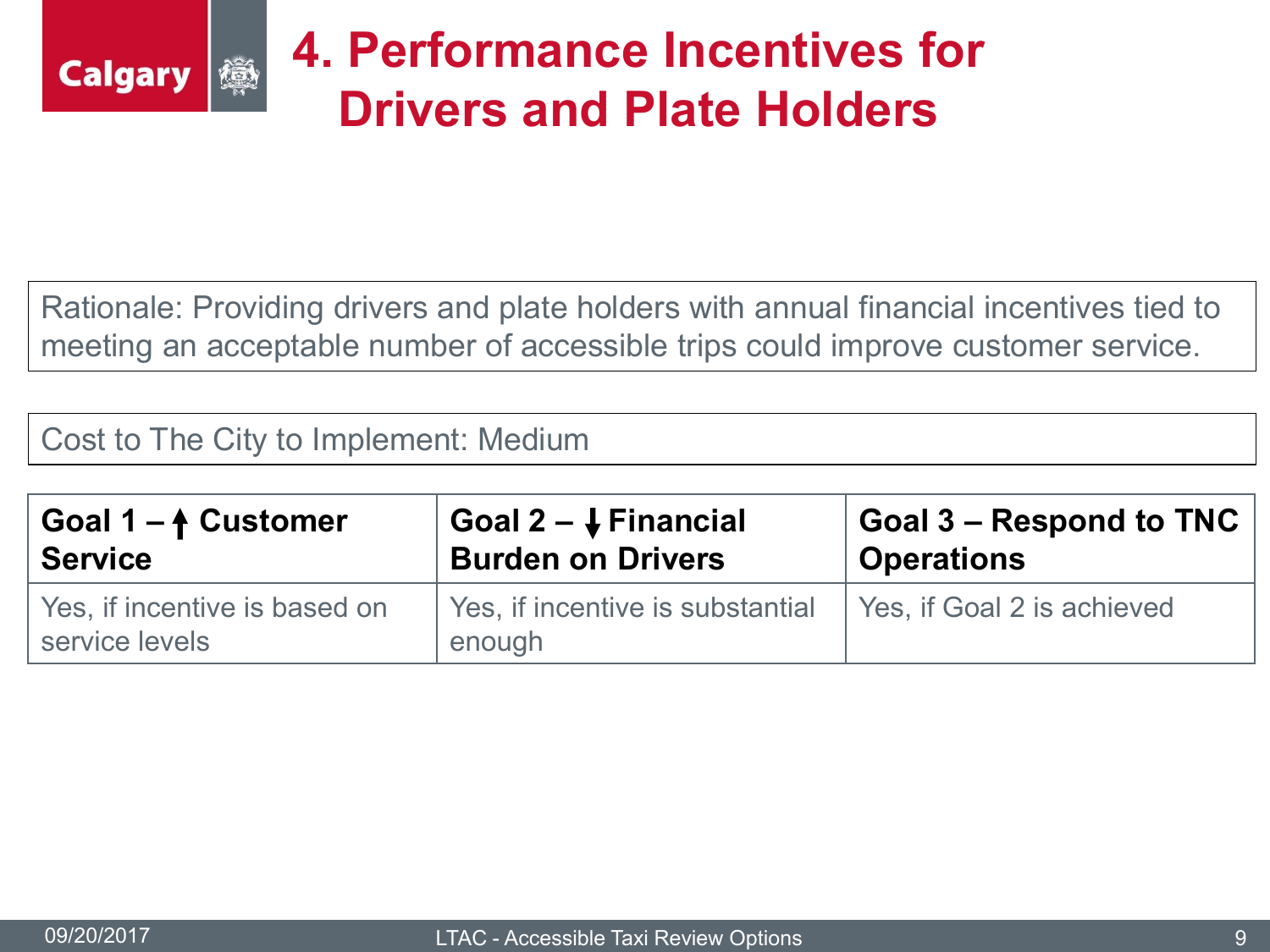

# **5. Central Dispatch (Through RFP, 311 or Other)**

Rationale: Contacting multiple taxi brokers to dispatch an available accessible taxi was identified by customers as a challenge to accessing on-demand service. Establishing a central dispatch (i.e. through RFP, 311) for all ATPLs could improve customer service.

Cost to The City to Implement: Medium-High

| Goal $1 - \hat{t}$ Customer | Goal $2 - \sqrt{ }$ Financial | Goal 3 – Respond to TNC |
|-----------------------------|-------------------------------|-------------------------|
| <b>Service</b>              | <b>Burden on Drivers</b>      | <b>Operations</b>       |
| Yes                         | N <sub>o</sub>                | N <sub>o</sub>          |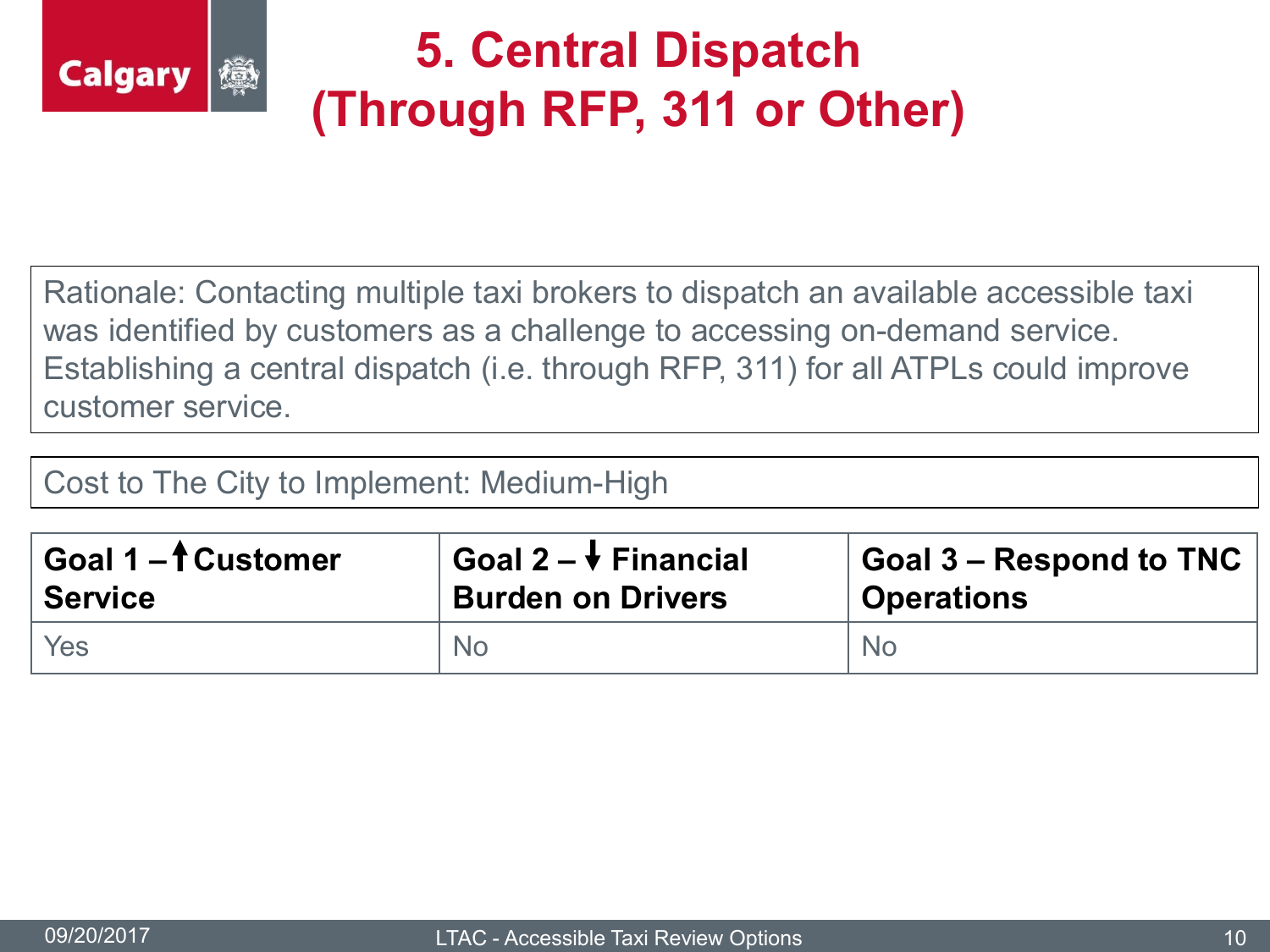

## **6. RFP With Vendor to Deliver Accessible Taxi Service**

Rationale: To improve customer service, a contract could be awarded to a vendor interested in providing 24/7 on demand accessible taxi service with its own fleet of accessible vehicles and drivers.

Cost to The City to Implement: High

| Goal 1 – f Customer | Goal $2 - 1$ Financial   | Goal 3 - Respond to TNC |
|---------------------|--------------------------|-------------------------|
| <b>Service</b>      | <b>Burden on Drivers</b> | <b>Operations</b>       |
| Yes                 | No.                      | Yes                     |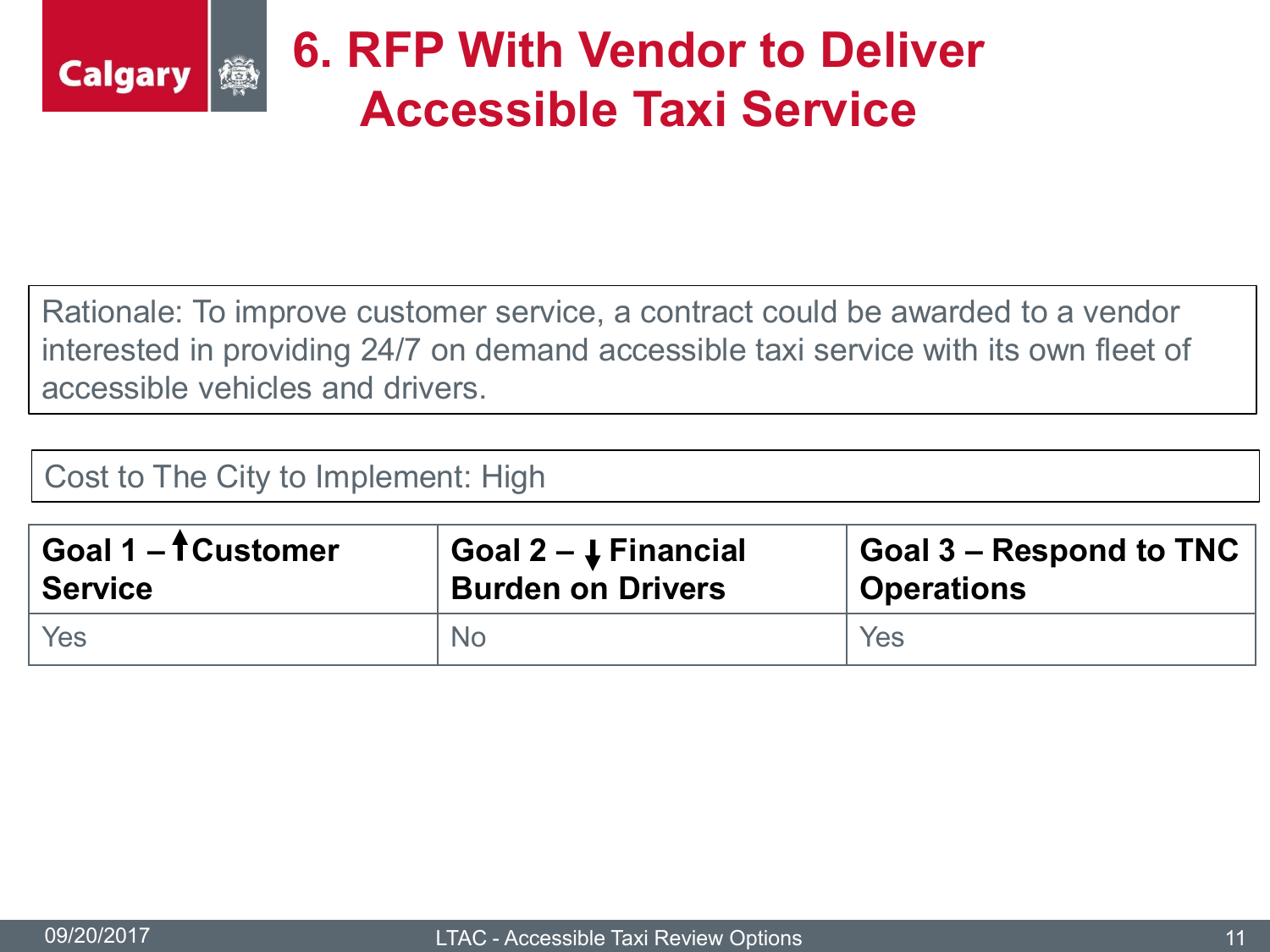

## **7. City-Owned Taxi Service**

Rationale: The City of Calgary could operate an on-demand accessible taxi service to ensure alignment with Council priorities and values for providing accessible taxi services. Drivers would be employees and vehicles would be owned by The City.

Cost to The City to Implement: High

| Goal 1-1 Customer | Goal $2-\sqrt{ }$ Financial | <b>Goal 3 – Respond to TNC</b> |
|-------------------|-----------------------------|--------------------------------|
| <b>Service</b>    | <b>Burden on Drivers</b>    | <b>Operations</b>              |
| Yes               | <b>No</b>                   | Yes                            |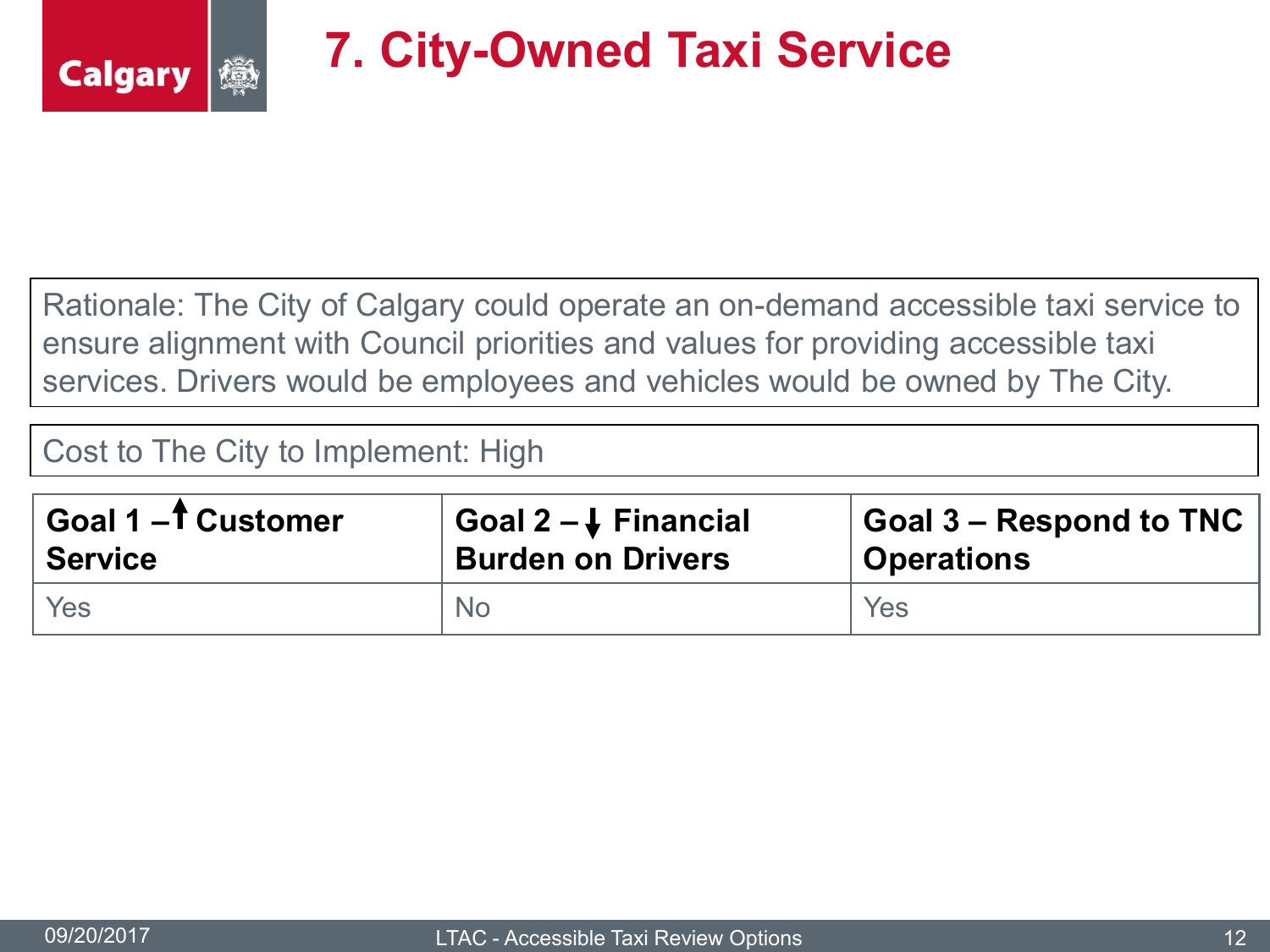#### **8. Expand CTA Infrastructure to** łŠ, **Calgary Provide 24/7 Central Dispatch**

Rationale: Calgary Transit Access (CTA) provides pre-booked transit service to its clients. The City could leverage CTA's existing infrastructure to provide 24/7 central dispatch for on-demand accessible taxi service.

Cost to The City to Implement: High

| Goal 1-1 Customer | Goal $2 - \sqrt{ }$ Financial | <b>Goal 3 – Respond to TNC</b> |
|-------------------|-------------------------------|--------------------------------|
| <b>Service</b>    | <b>Burden on Drivers</b>      | <b>Operations</b>              |
| Yes               | No.                           | No.                            |